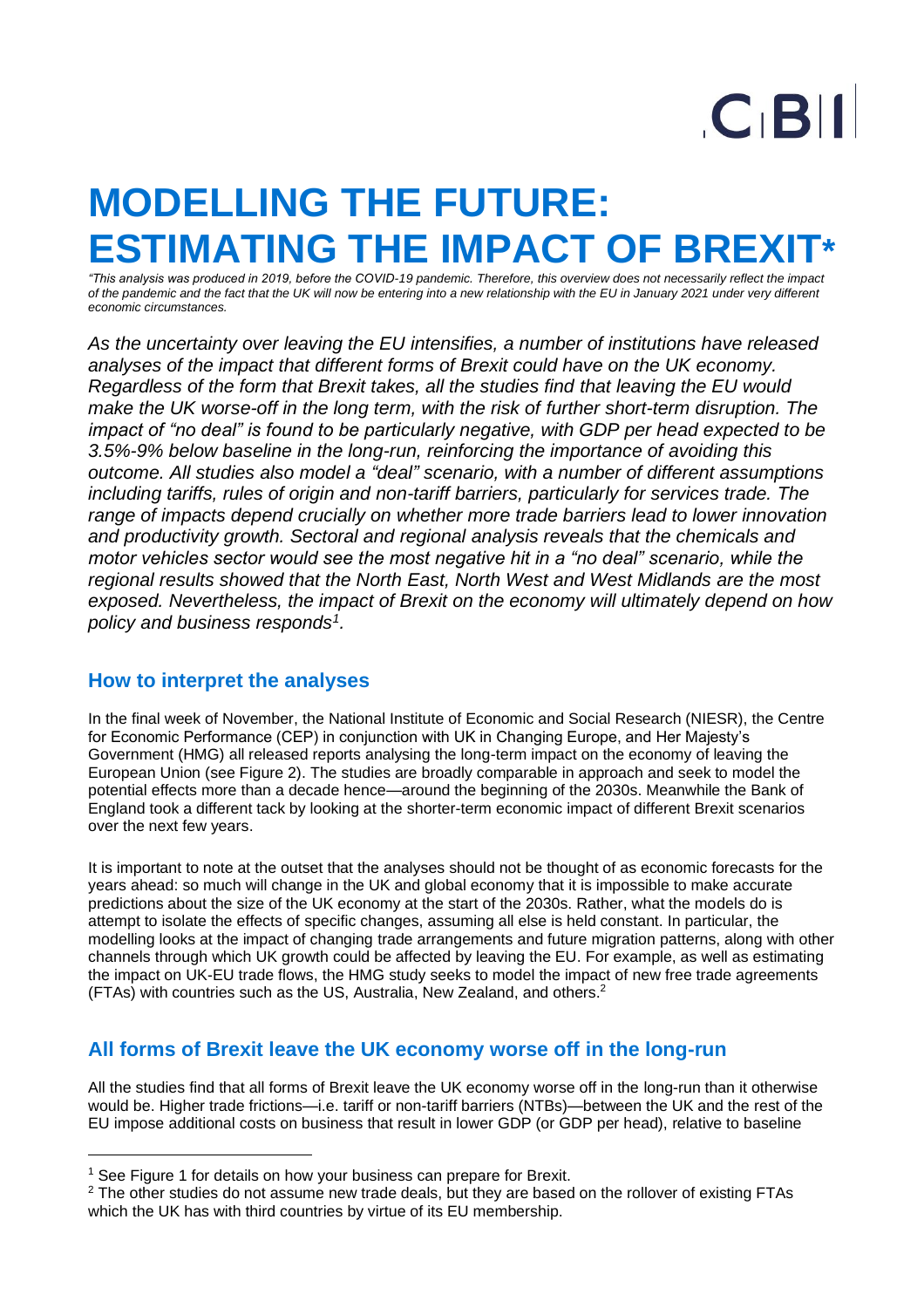scenarios that assume continued EU membership<sup>3</sup>. The HMG study finds that even were the UK to be successful in securing trade deals with a number of other countries, this would be insufficient to overcome the negative impact on the economy from higher trade frictions with the EU. The studies are also united in concluding that the hit to the economy could be lower under conditions approximating the government's withdrawal agreement and political declaration, compared with a situation in which the UK leaves without a comprehensive agreement with the EU. However, the different assumptions and timeframes underpinning the various scenarios mean direct comparisons across the studies are not possible.

# **No surprise that "no deal" Brexit has the biggest negative impact on UK**

All the studies find that leaving the EU without a deal would have the biggest negative impact on the UK economy, in both the short-term and the long-term. The hit to GDP per head ranges between 3.5% and 9% below baseline in the long-run (which is assumed to be around 2030 in the NIESR and CEP studies, and 2034 in the HMG study).

#### **Short-term impact:**

The Bank models two "no deal, no transition" scenarios where the UK reverts to WTO rules at the end of March 2019, which it labels a "disruptive" or "disorderly" Brexit. The disorderly Brexit scenario is the Bank's worst-case scenario for the UK economy, incorporating some of the most drastic assumptions regarding future trade, disruption at the border, a rise in Bank rate, the degree of uncertainty and the level of net migration. The disruptive scenario excludes four of the most severe assumptions in order to illustrate the magnitude of their effects i.e. has lower macroeconomic uncertainty, a more accommodative monetary policy response, less disruption at the border and slightly looser financial conditions compared with the disorderly scenario. The modelling suggests that in the event of "no deal, no transition", UK GDP could be 7%-10% lower in 2024, relative to the trend seen before the EU referendum. It is important to note that these are not the Bank's forecasts for the economy in the event of no deal, but scenarios it used to test the resilience of the banking system under extreme, but plausible economic shocks.

#### **Long-term impact:**

CEP and HMG modelled "no deal" scenarios that assume the implementation of tariffs on goods trade and higher non-tariff barriers (NTBs) to both goods and services trade. The HMG study finds that no deal could mean that UK GDP per head is 8%-9% below baseline, with the range depending on future immigration policy. The HMG studies assumes that productivity growth is lower under no deal because the economy is less open to trade. Economic theory and empirical evidence tends to show that economies which are more open to trade, have higher rates of innovation and productivity. Therefore, an economy that displays higher barriers to international trade is likely to experience slower productivity growth. Similarly, the CEP study provides two estimates for no deal under different productivity assumptions. With no impact on productivity, GDP per head is projected to be 3.5% lower than the baseline in 2030, or 9% lower assuming a negative impact on productivity.

Meanwhile, NIESR modelled an "orderly no deal" scenario under which tariffs are re-imposed and NTBs rise, but with emergency arrangements put in place to avoid significant disruption to trade and travel. The "orderly no deal" scenario results in a smaller negative impact on the UK economy compared with most of the other no deal scenarios, with GDP per head projected to be 3.7% below the baseline.

 $3$  NIESR's baseline is based on Brexit being cancelled and assumes a rebound in business investment, sterling appreciation and stronger productivity growth. The baselines in the CEP and HMG assume that we continue on the current path—i.e. that the UK's current trading arrangements with the EU remain unchanged. The Bank of England study compares its Brexit scenarios with two different baselines: the current projected path for the UK economy, as set out in the November 2018 Inflation Report, and the path the UK was expected to follow prior to the EU referendum, using the May 2016 Inflation Report.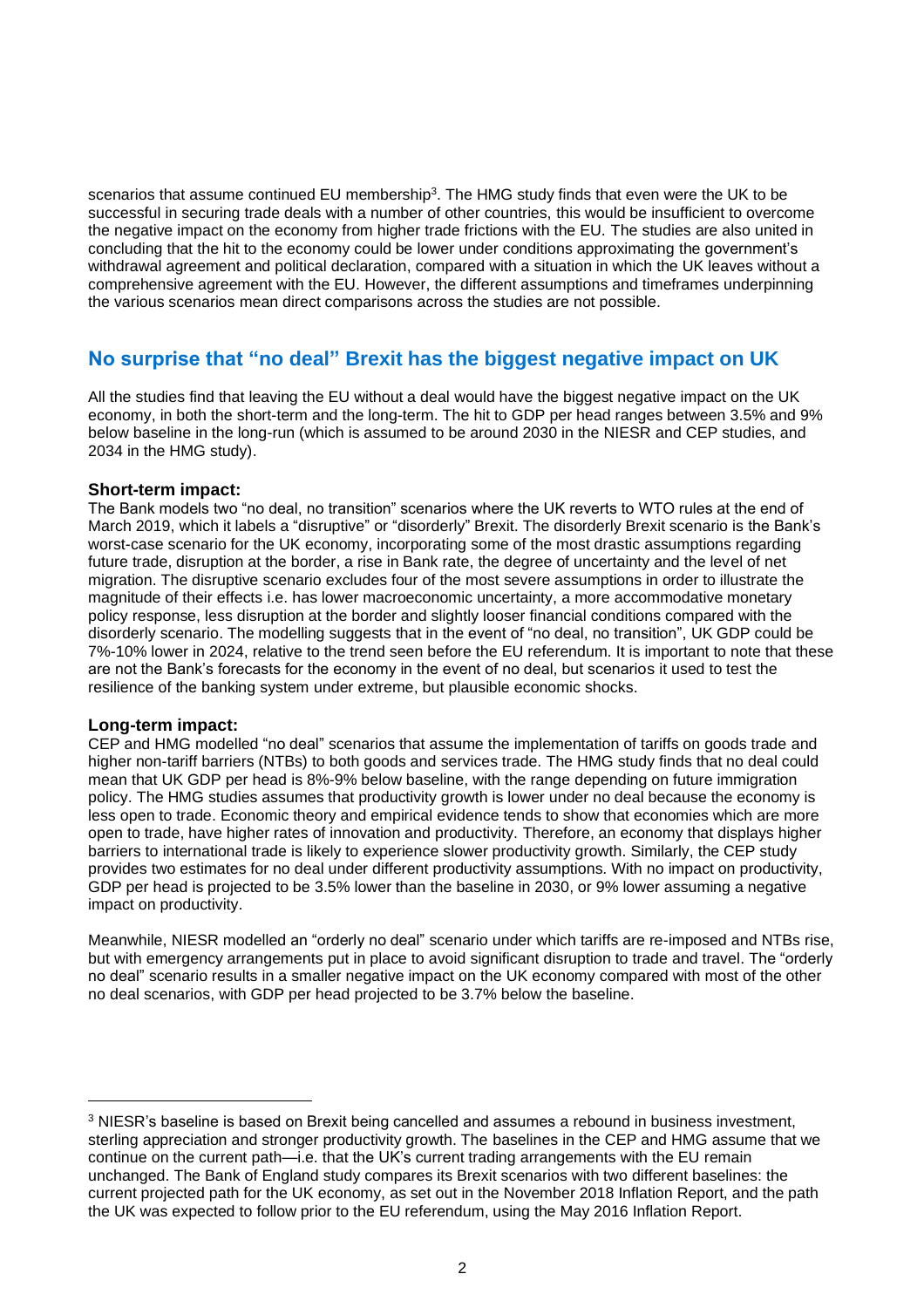# **Various "deals" would lessen the economic hit**

The studies show that various forms of a "deal" with the EU could result in a less negative impact on the economy than a "no deal" scenario, with the scenarios most comparable to the government's current negotiating position indicating that GDP per head could be 2%-3% below baseline in the long-run.

#### **Short-term impact:**

#### **The political declaration**

The Bank of England models two scenarios in the short term (to 2024) based on different economic partnerships under the withdrawal agreement and political declaration. The scenarios are labelled "close" and "less close", incorporating different assumptions about the scale and scope of new barriers to trade. Both scenarios are consistent with the broad terms of the agreed objectives and principles of the economic partnership, i.e. the political declaration. The study indicates that GDP could be 1%-3% lower in 2024 relative to the trend just before the EU referendum.

#### **Long-term impact:**

#### **The backstop**

The NIESR and CEP/UK in a Changing Europe studies model the impact of the UK remaining in the backstop indefinitely, after the transition period ends, i.e. the UK remains in the customs union with no tariffs or quotas. The studies indicate that remaining in the customs union would result in a smaller loss to the UK economy than in other scenarios such as an FTA or no deal scenario. However, some services providers would lose market access in this scenario and consequently, the studies make some additional assumptions regarding the impact on services trade. In the NIESR paper a reduction in services trade of 50% is assumed while CEP assume an increase in NTBs of 7.3%. The NIESR study suggests that GDP per head could be 1.9% below baseline by 2030 compared with 3.0% under FTA and -3.7% under no deal. CEP/UK in a Changing Europe reach a similar conclusion (1.9% below baseline, with no productivity assumption<sup>4</sup>), though the projected loss increases to 5.5% below baseline when accounting for productivity effects on growth.

#### **Proposed deal and FTA**

The NIESR paper also models a scenario assuming the withdrawal deal is followed by an FTA, with the assumption that goods trade frictions and NTBs are higher than those which Norway or Switzerland have with the EU, alongside a significant reduction in services trade (60%), based on the lower bound of empirical estimates ranging from 61-65% (Ebell 2016). This would cause a more negative impact on the UK economy than the deal and backstop scenario illustrated by NIESR due to higher frictions on goods and services trade, with GDP per head expected to be 3% below baseline.

#### **The White Paper (Chequers)**

The HMG analysis projects that the lowest economic impact would occur if the government achieved a deal with the EU modelled on its white paper (i.e. the Chequers agreement). This assumes a close customs arrangement with the EU and very low non-tariff barriers. The usefulness of this analysis is questionable, since much of it was undertaken well in advance of the agreement on the UK-EU political declaration, and the UK's negotiating position has since shifted. The government's proposed deal is not modelled, but an FTA would likely include a higher level of non-tariff barriers.

More plausibly, the HMG study includes a modified white paper scenario that assumes some increase in NTBs, such as checks at or behind the border and other regulatory costs. This is likely to be more comparable to a scenario consistent with the objectives of the political declaration and again implies that GDP per head could be 2%-3% below baseline by 2034. In a less ambitious, "average FTA" scenario, GDP per head is projected to be broadly 5% below baseline, reflecting even higher NTBs for goods and services.<sup>5</sup>

<sup>4</sup> The study assumes lower productivity due to less trade and lower migration.

 $5$  The HMG paper also models an EEA scenario (1.5% below baseline) which again shows a slightly smaller loss to the economy. The study notes that this wouldn't comply with the government's policy objectives, but is included for comparison purposes.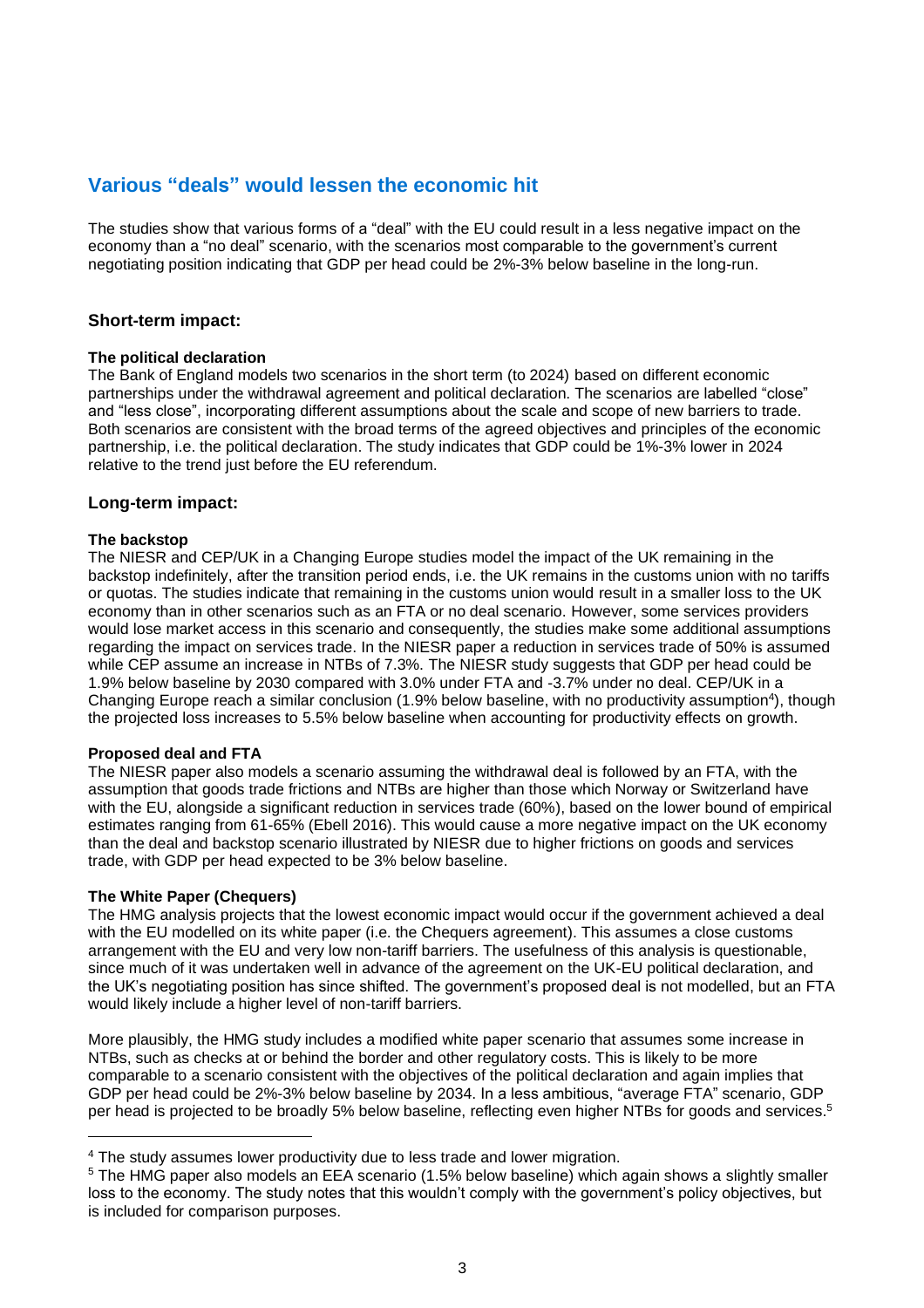# **Chemicals and motor vehicles see most negative trade impact**

Sectoral analysis from the HMG study shows that manufactured goods trade would see the greatest hit in the event of a no deal, with additional trade costs on UK-EU trade estimated expected to be equivalent to 9%-17% of the value of trade compared with today's arrangements. Chemicals, pharmaceuticals, rubber & plastics, and motor vehicles are particularly vulnerable to a no deal Brexit or an FTA, which could reduce GVA in each sector by 18-23% and 11-22% respectively (see Figure 3). This is due to the high non-tariff barriers in these sectors—notably customs procedures and regulations, such as rules of origin documentation, administrative costs and delays at the border. For most services sectors, a no deal scenario could result in a reduction of GVA of 5%-10%, relative to the baseline.

# **North East, North West & West Midlands are most exposed to "no deal"**

#### **"No deal" and the regions**

Regional analysis derived from the sectoral analysis in the HMG study notes that areas that trade more with the EU or are specialised in sectors that will face greater trade costs are likely to be the most impacted by Brexit. HMG used UK export profiles and economic production in each sector to estimate the regional impact. The modelling also takes into account integrated supply chains and the knock-on effects from the affected region. However, the analysis does not capture any changes to migration, but notes that under a scenario of zero net inflows of EEA workers, the regional impact would likely be greater.

In a no deal scenario, with motor vehicles and chemicals the most affected sectors, the study suggests that the North East would see the largest negative impact on economic activity. The smallest change to economic activity is estimated for London as it is relatively more specialised in services, particularly financial services, which are projected to be *relatively* less affected in a no deal scenario than manufacturing. In terms of the nations, the exposure of the manufactured goods sector to trade disruption translates to sizeable reductions in economic output in Northern Ireland, Wales and Scotland.

#### **White paper scenario**

London and the South East are estimated to be the most affected regions in the two white paper scenarios, although the impact is small relative to other scenarios. These results reflect the two regions' reliance on financial and business services and the relative increase in trade costs that would be experienced upon leaving the single market in services.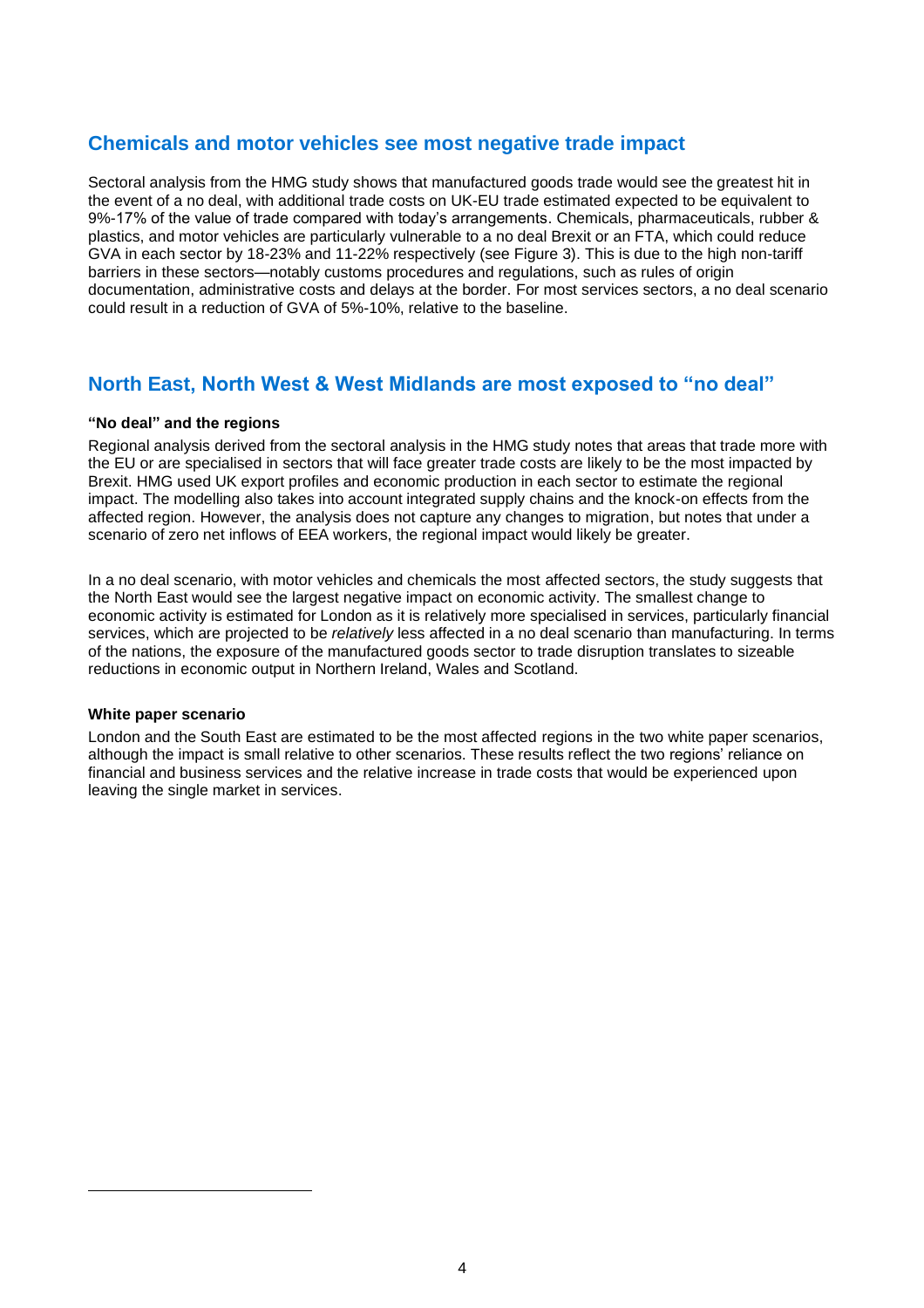# **FIGURE 1: HOW CAN YOUR BUSINESS PREPARE FOR BREXIT?**

#### **1. Create an internal taskforce**

- *Get the right parts of the business involved in a steering group to monitor developments in relation to Brexit and assign responsibility for gathering information or taking specific actions. This must be at senior level.*
- *Consider extra capacity or advice if the business doesn't have the right skills in house.*

#### **2. Choose your Brexit scenarios**

- *Look at different Brexit scenarios and analyse their potential impact on your businesses including an ambitious association agreement, a deep free trade agreement, a Norway style agreement and a no deal scenario.*
- **Develop a 'no deal' contingency plan.** *The implications of no deal vary significantly across industries and firm types. The CBI's "Smooth Operations" report, the government's technical notices and HMG's recent Brexit impact analysis all highlight potential implications of no deal (references below<sup>5</sup> ).*

#### **3. Look at the risks and opportunities from Brexit**

- *Look for opportunities from Brexit. For example, some companies have brought forward automation plans and reshoring activities or looked at new markets.*
- *Identify risks in relation to the business operating environment, company environment, goods trade, services and regulation.*

#### **4. Understand your exposure to EU markets**

- *Know the percentage of your exports to and imports from companies in the EU.*
- *Look at your indirect exposure to the EU: do your suppliers/customers have significant business in the EU that could have ramifications for your company?*

#### **5. Speak to your local MP**

• *MPs want to know your story, engage with them. Focus on practical, real world examples that show the impact Brexit is having on your business and staff. Write to your local MP, sit down for a coffee, or invite them to your office or factory floor to understand how your business works.*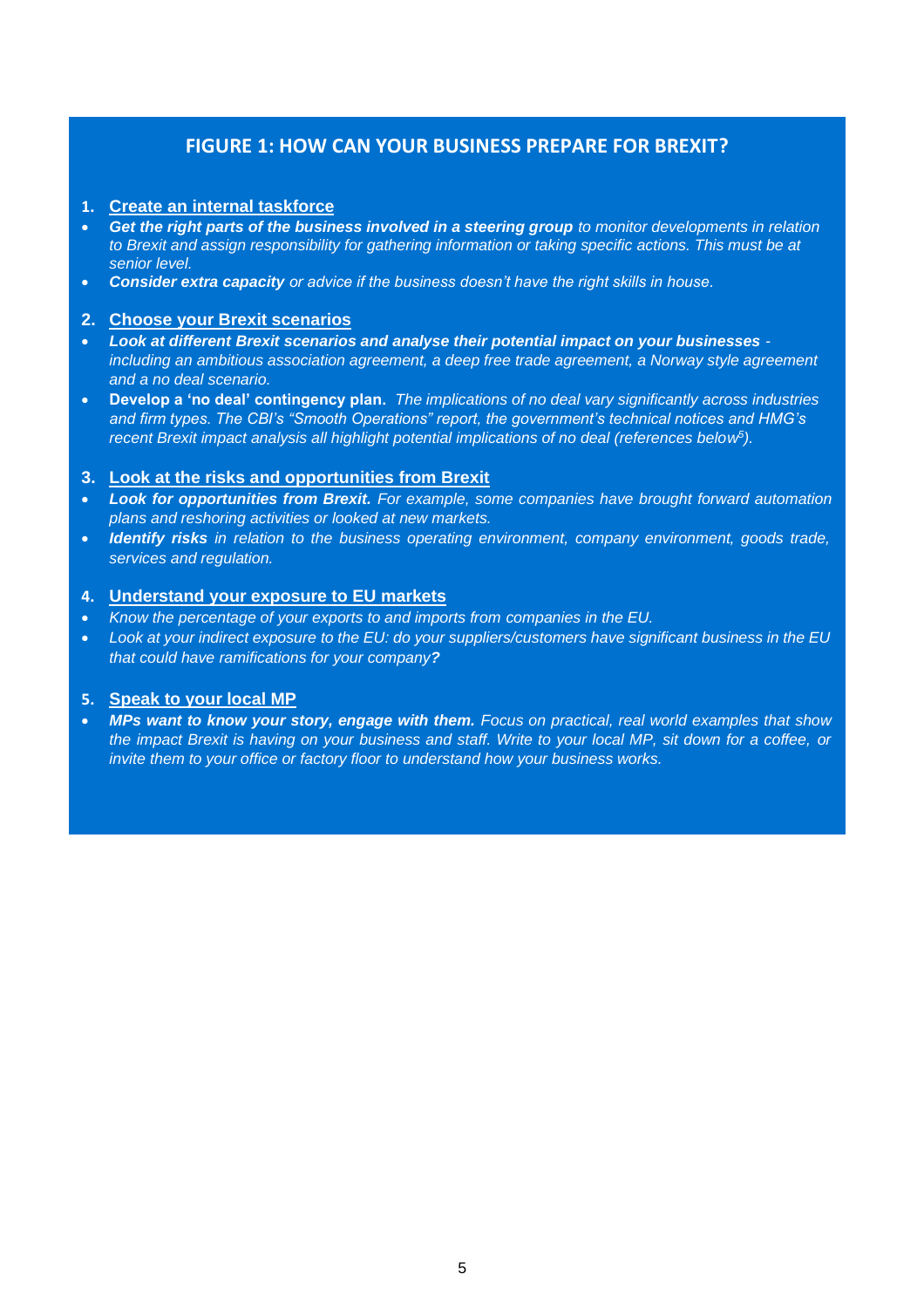**Figure 2: Long-term impact of Brexit on GDP per head, % difference from status quo baseline (Summary of scenarios published in November 2018)**



Source: CBI, NIESR, CEP/UK in a changing Europe and HMG.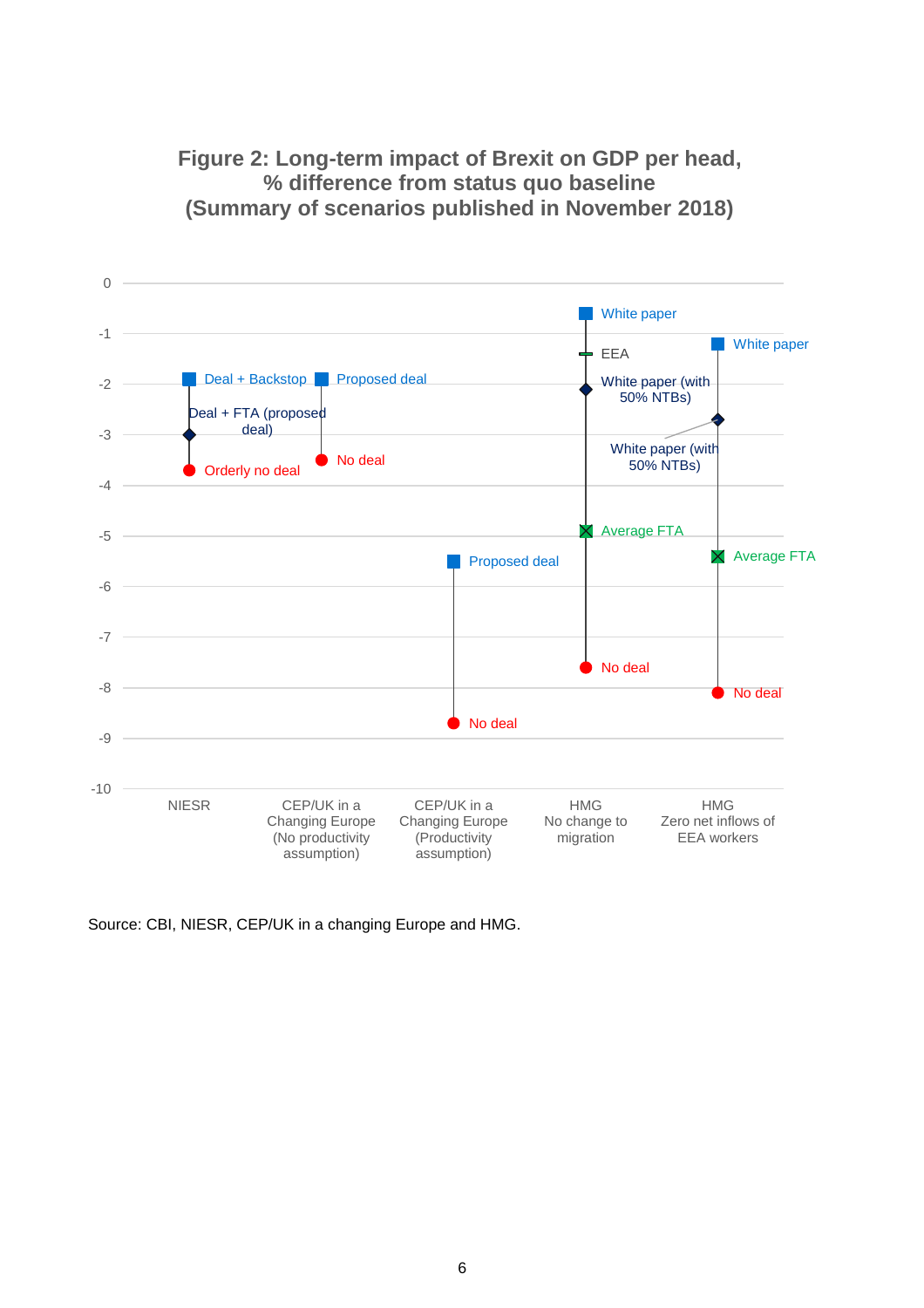

**Figure 3: Summary of trade only impacts on UK sectors, compared to today's arrangements**

Central estimates only.<sup>187</sup>

This does not include migration or regulatory flexibility effects.

Other sectoral modelling suggests economic output in the agriculture sector could increase in a no deal scenario with EU MFN tariffs, although this is at the expense of consumers who face higher costs (see box on Agri-food additional m odelling).

The benefits of new trade deals with countries outside of the EU are captured.

Sectoral GVA excludes tariff revenue.

Source: Gov.uk, EU Exit: Long-term economic analysis (Command paper)